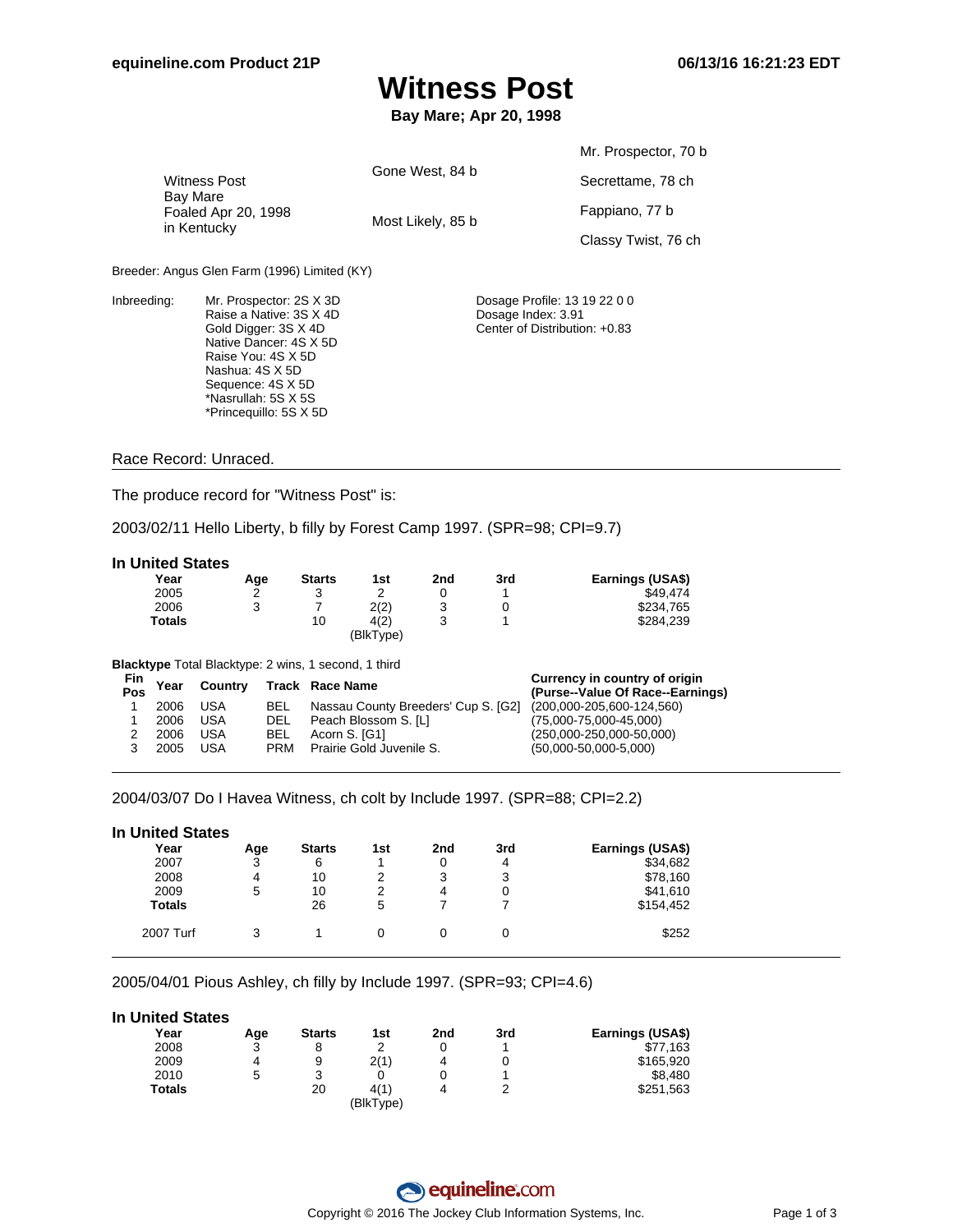### **Witness Post**

**Bay Mare; Apr 20, 1998**

**Blacktype** Total Blacktype: 1 win, 1 second, 0 thirds

| Fin <sub>Year</sub><br>Pos <sup>Year</sup> |      | Country Track Race Name   | Currency in country of origin<br>(Purse--Value Of Race--Earnings) |
|--------------------------------------------|------|---------------------------|-------------------------------------------------------------------|
| 2009 USA                                   | LS.  | Valid Expectations S. ILI | $(100,000-100,000-60,000)$                                        |
| 2009 USA                                   | DEL. | Endine S. [G3]            | $(150,000-150,350-30,000)$                                        |

2006/04/28 Black Magic Mauker, dk b/ colt by Include 1997. (SPR=57; CPI=1.1)

| <b>In United States</b> |        |               |     |     |     |                  |
|-------------------------|--------|---------------|-----|-----|-----|------------------|
| Year                    | Age    | <b>Starts</b> | 1st | 2nd | 3rd | Earnings (USA\$) |
| 2008                    | $\sim$ |               |     |     |     | \$2,200          |
| 2009                    | ຈ      |               |     |     |     | \$18,358         |
| <b>Totals</b>           |        | 6             |     |     | ບ   | \$20.558         |
|                         |        |               |     |     |     |                  |

2007/05/05 Poseidon, dk b/ gelding by Friends Lake 2001. (SPR=55; CPI=0.8)

| <b>In United States</b> |     |               |     |     |     |                  |
|-------------------------|-----|---------------|-----|-----|-----|------------------|
| Year                    | Age | <b>Starts</b> | 1st | 2nd | 3rd | Earnings (USA\$) |
| 2009                    | 2   |               | 0   |     | 0   | \$172            |
| 2010                    | 3   | 8             | っ   |     |     | \$26,560         |
| 2011                    | 4   | っ             | 0   |     | 0   | \$400            |
| <b>Totals</b>           |     | 11            | ົ   |     |     | \$27,132         |

2008/04/29 Incarnate Memories, b filly by Indian Charlie 1995. (SPR=63; CPI=0.8)

| <b>In United States</b> |     |               |     |     |     |                  |
|-------------------------|-----|---------------|-----|-----|-----|------------------|
| Year                    | Aae | <b>Starts</b> | 1st | 2nd | 3rd | Earnings (USA\$) |
| 2012                    |     |               |     |     |     | \$2,270          |
|                         |     |               |     |     |     |                  |

2009/05/02 Church by the Sea, b filly by Harlan's Holiday 1999.

Race Record: Unraced

2010/05/03 Unnamed, dk b/ colt by Flashy Bull 2003. Died in 2012.

Race Record: Unraced

2011/04/28 Buneya, b filly by Indian Charlie 1995. (SPR=95; CPI=3.9)

| <b>In United States</b> |     |               |     |     |     |                  |
|-------------------------|-----|---------------|-----|-----|-----|------------------|
| Year                    | Age | <b>Starts</b> | 1st | 2nd | 3rd | Earnings (USA\$) |
| 2015                    | 4   |               |     |     |     | \$26,270         |
| 2015 Turf               | Δ   |               |     |     |     | \$26,270         |

2012 Barren (bred to Majesticperfection).

2013/02/10 Perfect Post, b colt by Majesticperfection 2006. Died in 2015.

Race Record: Unraced

2014/03/07 Perfect Witness, b colt by Majesticperfection 2006.